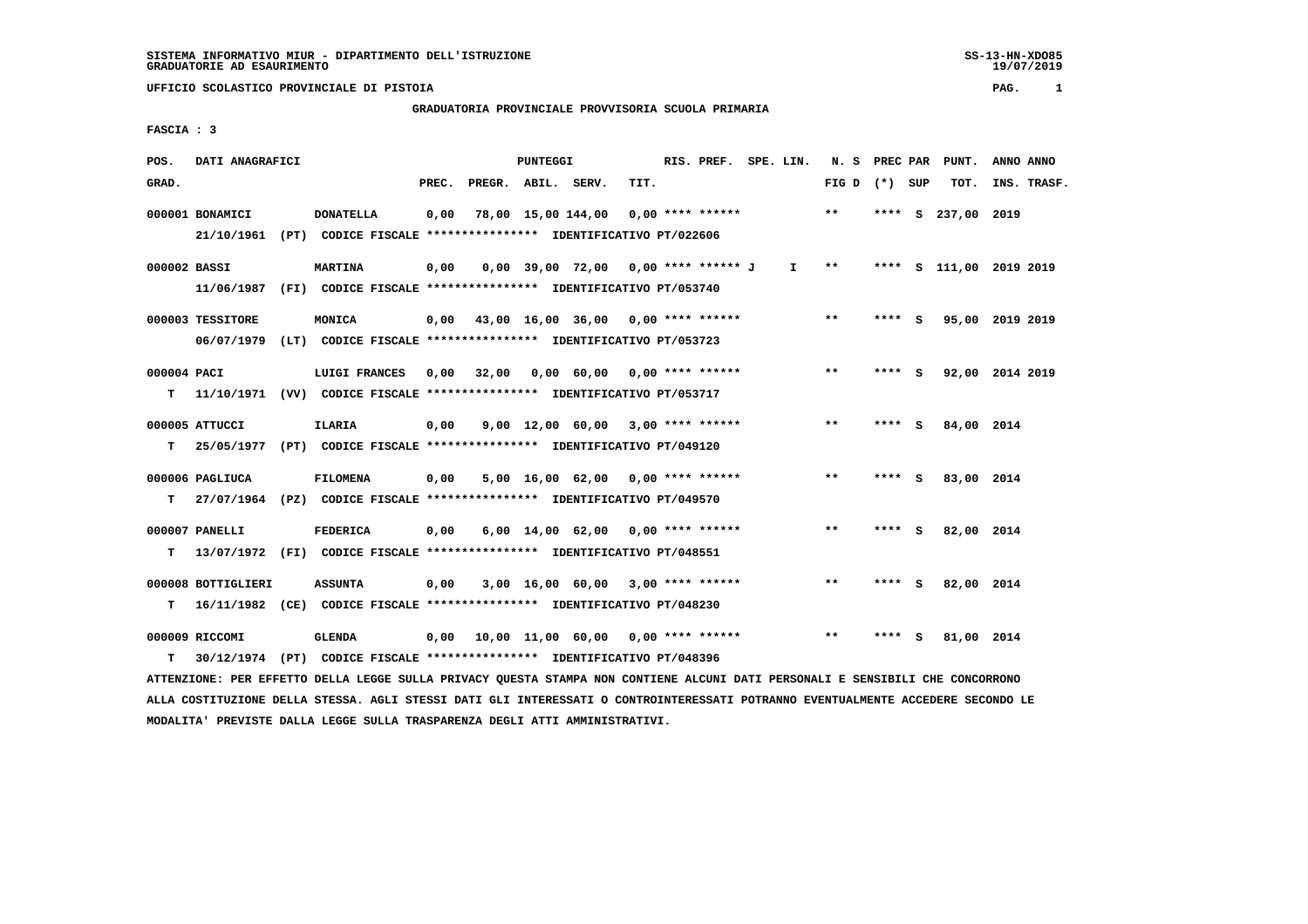**GRADUATORIA PROVINCIALE PROVVISORIA SCUOLA PRIMARIA**

 **FASCIA : 3**

| POS.  | DATI ANAGRAFICI |                                                                          |       |              | PUNTEGGI |                                     |      | RIS. PREF. SPE. LIN. |  | N. S PREC PAR   |         |     | PUNT.      | ANNO ANNO   |
|-------|-----------------|--------------------------------------------------------------------------|-------|--------------|----------|-------------------------------------|------|----------------------|--|-----------------|---------|-----|------------|-------------|
| GRAD. |                 |                                                                          | PREC. | PREGR. ABIL. |          | SERV.                               | TIT. |                      |  | FIG D $(*)$ SUP |         |     | TOT.       | INS. TRASF. |
|       | 000010 LEONARDI | <b>VALERIA</b>                                                           | 0,00  |              |          | $6,00$ 15,00 60,00                  |      | $0.00$ **** ******   |  | $***$           | **** S  |     | 81,00 2014 |             |
| T.    |                 | 06/03/1977 (LT) CODICE FISCALE *************** IDENTIFICATIVO PT/048907  |       |              |          |                                     |      |                      |  |                 |         |     |            |             |
|       | 000011 NELLI    | LETIZIA                                                                  | 0,00  | 21,00        |          | $0.00$ 60.00 0.00 **** ******       |      |                      |  | $***$           | **** S  |     | 81,00 2014 |             |
| T.    |                 | 11/04/1972 (PT) CODICE FISCALE *************** IDENTIFICATIVO PT/049282  |       |              |          |                                     |      |                      |  |                 |         |     |            |             |
|       | 000012 CARTA    | <b>MARGHERITA</b>                                                        | 0,00  |              |          | $3,00$ 11,00 60,00 6,00 **** ****** |      |                      |  | $* *$           | **** S  |     | 80,00 2014 |             |
| т     |                 | 20/01/1973 (OR) CODICE FISCALE **************** IDENTIFICATIVO PT/049195 |       |              |          |                                     |      |                      |  |                 |         |     |            |             |
|       | 000013 DE PONTE | <b>GENNARO</b>                                                           | 0,00  |              |          | 7,00 11,00 60,00 0,00 **** ******   |      |                      |  | $* *$           | **** S  |     | 78,00 2014 |             |
| т     |                 | 12/04/1976 (NA) CODICE FISCALE *************** IDENTIFICATIVO PT/049714  |       |              |          |                                     |      |                      |  |                 |         |     |            |             |
|       | 000014 FREDA    | <b>TERESA</b>                                                            | 0,00  |              |          | 7,00 11,00 60,00 0,00 **** ******   |      |                      |  | $***$           | **** S  |     | 78,00 2014 |             |
| T.    |                 | 12/11/1982 (SA) CODICE FISCALE **************** IDENTIFICATIVO PT/047602 |       |              |          |                                     |      |                      |  |                 |         |     |            |             |
|       | 000015 CAPRINO  | MARIA CONCETT                                                            | 0,00  |              |          | $7,00$ 13,00 56,00 0,00 **** ****** |      |                      |  | $***$           | $***$ S |     | 76,00 2014 |             |
| т     |                 | 28/11/1965 (CT) CODICE FISCALE **************** IDENTIFICATIVO PT/048237 |       |              |          |                                     |      |                      |  |                 |         |     |            |             |
|       | 000016 OUERCI   | <b>ANGELA</b>                                                            |       |              |          |                                     |      |                      |  | $* *$           | **** S  |     |            |             |
| т     |                 | 21/06/1972 (PT) CODICE FISCALE *************** IDENTIFICATIVO PT/048800  | 0,00  |              |          | $0,00$ 16,00 60,00 0,00 **** ****** |      |                      |  |                 |         |     | 76,00 2014 |             |
|       |                 |                                                                          |       |              |          |                                     |      |                      |  |                 |         |     |            |             |
|       | 000017 BONELLI  | <b>FEDERICA</b>                                                          | 0,00  |              |          | $0.00$ 14.00 60.00 0.00 **** ****** |      |                      |  | $* *$           | **** S  |     | 74,00 2014 |             |
| т     |                 | 08/12/1969 (PT) CODICE FISCALE **************** IDENTIFICATIVO PT/048760 |       |              |          |                                     |      |                      |  |                 |         |     |            |             |
|       | 000018 TODARO   | <b>PINA</b>                                                              | 0,00  |              |          | $0,00$ 12,00 60,00 0,00 **** ****** |      |                      |  | $\star\star$    | ****    | - S | 72,00 2014 |             |
| т     |                 | 28/02/1975 (BN) CODICE FISCALE **************** IDENTIFICATIVO PT/048629 |       |              |          |                                     |      |                      |  |                 |         |     |            |             |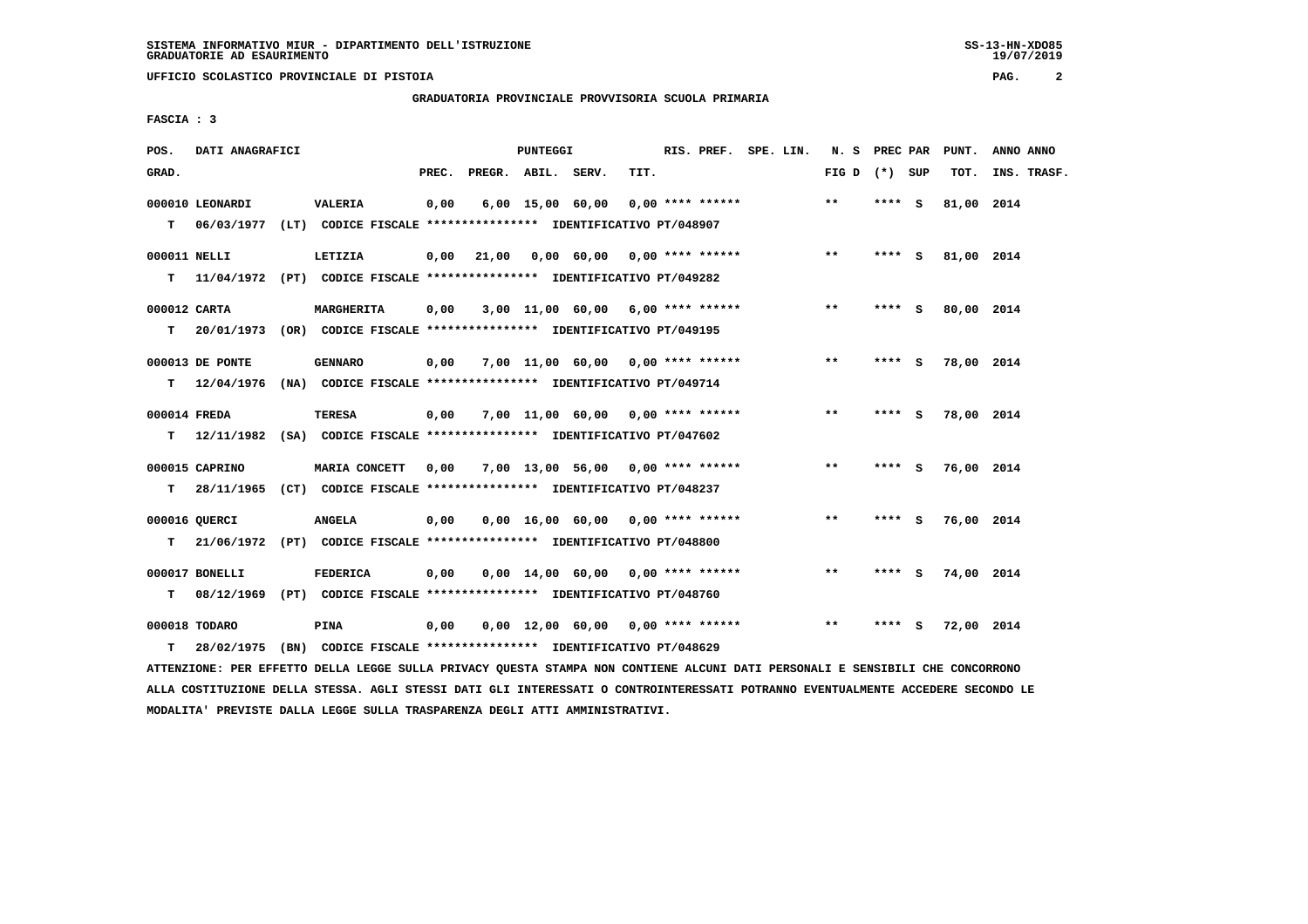**UFFICIO SCOLASTICO PROVINCIALE DI PISTOIA PAG. 3**

 **GRADUATORIA PROVINCIALE PROVVISORIA SCUOLA PRIMARIA**

 **FASCIA : 3**

| POS.         | DATI ANAGRAFICI   |                                                                          |       |                    | PUNTEGGI |            |                                                   |                    | RIS. PREF. SPE. LIN. | N. S PREC PAR     |        |          | PUNT.      | ANNO ANNO       |
|--------------|-------------------|--------------------------------------------------------------------------|-------|--------------------|----------|------------|---------------------------------------------------|--------------------|----------------------|-------------------|--------|----------|------------|-----------------|
| GRAD.        |                   |                                                                          | PREC. | PREGR. ABIL. SERV. |          |            | TIT.                                              |                    |                      | FIG $D$ $(*)$ SUP |        |          | TOT.       | INS. TRASF.     |
|              | 000019 GARGANO    | TIZIANA                                                                  | 0,00  | 14,00              |          | 0.00 56.00 |                                                   | $0.00$ **** ****** |                      | $**$              | **** S |          | 70,00 2014 |                 |
| т            |                   | 04/05/1970 (FI) CODICE FISCALE **************** IDENTIFICATIVO PT/047637 |       |                    |          |            |                                                   |                    |                      |                   |        |          |            |                 |
|              | 000020 COLLETTI   | <b>LAURA</b>                                                             |       |                    |          |            | $0,00$ 11,00 11,00 48,00 0,00 **** ******         |                    |                      | $***$             | **** S |          | 70,00 2014 |                 |
| т            |                   | 27/05/1973 (GE) CODICE FISCALE *************** IDENTIFICATIVO PT/049274  |       |                    |          |            |                                                   |                    |                      |                   |        |          |            |                 |
|              | 000021 GIUNTINI   | <b>ELEONORA</b>                                                          |       | $0,00$ $21,00$     |          |            | $0.00 \quad 48.00 \quad 0.00 \quad *** \quad ***$ |                    |                      | $* *$             | ****   | - S      | 69,00 2014 |                 |
| т            |                   | 24/11/1975 (PT) CODICE FISCALE **************** IDENTIFICATIVO PT/048888 |       |                    |          |            |                                                   |                    |                      |                   |        |          |            |                 |
| 000022 SPINA |                   | <b>AGATA MARIA</b>                                                       | 0,00  |                    |          |            | $0,00$ 11,00 53,00 3,00 **** ******               |                    |                      | $* *$             | **** S |          | 67,00 2014 |                 |
| т            |                   | 01/09/1982 (CT) CODICE FISCALE **************** IDENTIFICATIVO PT/052404 |       |                    |          |            |                                                   |                    |                      |                   |        |          |            |                 |
|              | 000023 MARIOTTI   | <b>ALESSIA</b>                                                           | 0,00  |                    |          |            | $0.00$ 14.00 52.00 0.00 **** ******               |                    |                      | $***$             | **** S |          | 66,00 2014 |                 |
| т            |                   | 02/06/1973 (PT) CODICE FISCALE **************** IDENTIFICATIVO PT/048288 |       |                    |          |            |                                                   |                    |                      |                   |        |          |            |                 |
| 000024 FUSCO |                   | <b>CATERINA</b>                                                          | 0,00  |                    |          |            | $0.00$ 11.00 48.00 6.00 **** ******               |                    |                      | $* *$             | ****   | - S      |            | 65,00 2019 2019 |
| т            |                   | 04/10/1980 (NA) CODICE FISCALE **************** IDENTIFICATIVO PT/053760 |       |                    |          |            |                                                   |                    |                      |                   |        |          |            |                 |
|              | 000025 MAGLIACANE | <b>CELESTINO</b>                                                         | 0,00  |                    |          |            | $0.00$ 12.00 44.00 9.00 **** ******               |                    |                      | $* *$             | ****   |          |            | 65,00 2019 2019 |
| т            |                   | 12/07/1974 (AV) CODICE FISCALE **************** IDENTIFICATIVO PT/053732 |       |                    |          |            |                                                   |                    |                      |                   |        |          |            |                 |
|              | 000026 GALLIGANI  | <b>AMBRA</b>                                                             | 0,00  |                    |          |            | 3,00 13,00 48,00 0,00 **** ******                 |                    |                      | $* *$             | ****   | <b>S</b> | 64,00 2014 |                 |
| т            |                   | 11/06/1981 (PT) CODICE FISCALE *************** IDENTIFICATIVO PT/047773  |       |                    |          |            |                                                   |                    |                      |                   |        |          |            |                 |
|              | 000027 DIMAURO    | <b>GIUSEPPINA</b>                                                        | 0,00  |                    |          |            | $0.00$ 13.00 51.00 0.00 **** ******               |                    |                      | $**$              | ****   | - S      | 64,00 2014 |                 |
| т            |                   | 12/06/1972 (NA) CODICE FISCALE **************** IDENTIFICATIVO PT/048412 |       |                    |          |            |                                                   |                    |                      |                   |        |          |            |                 |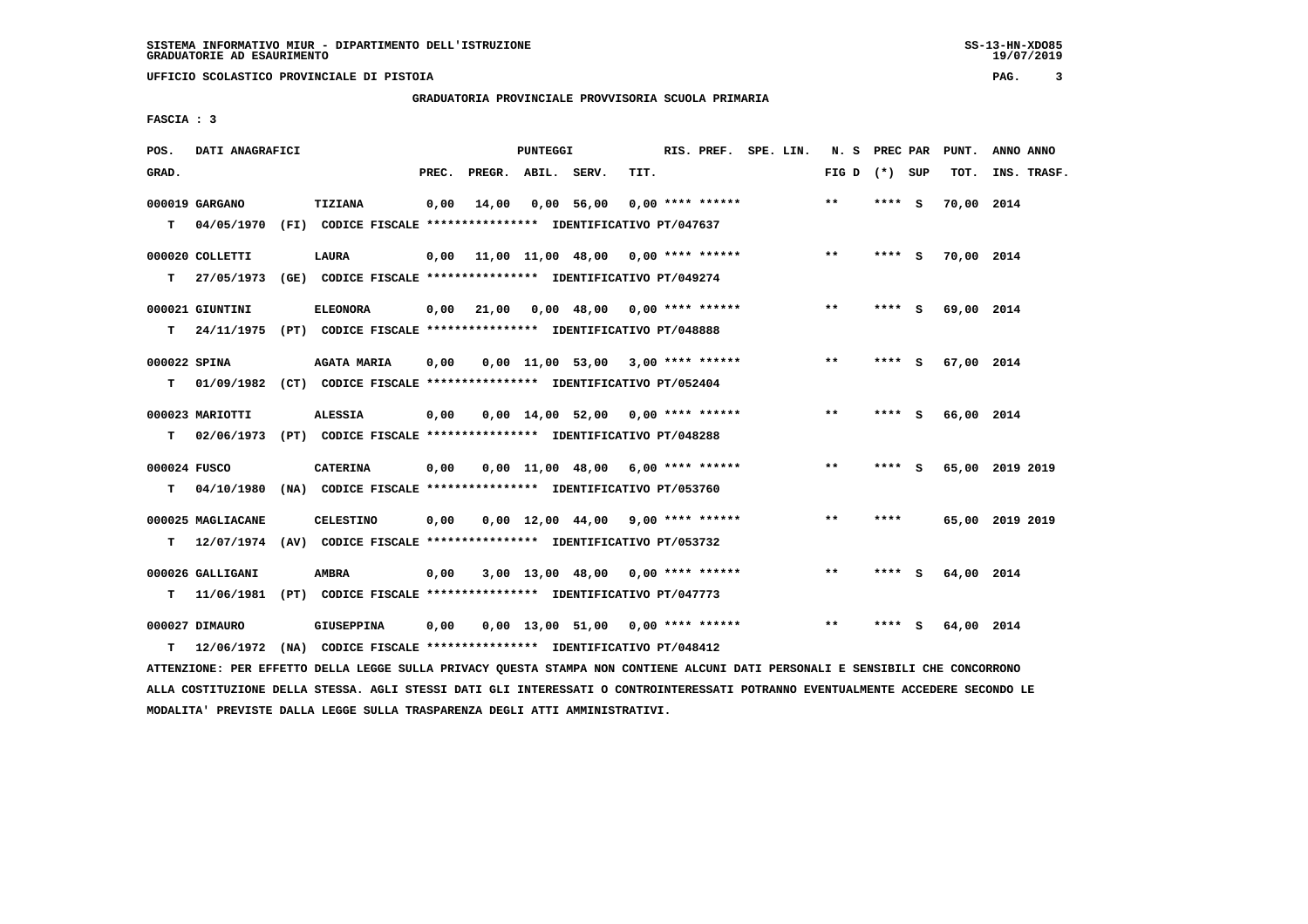**GRADUATORIA PROVINCIALE PROVVISORIA SCUOLA PRIMARIA**

 **FASCIA : 3**

| POS.  | DATI ANAGRAFICI   |                                                                                                                               |       |                    | PUNTEGGI |                                       |      | RIS. PREF. SPE. LIN. |              |       | N. S PREC PAR   |     | PUNT.      | ANNO ANNO       |  |
|-------|-------------------|-------------------------------------------------------------------------------------------------------------------------------|-------|--------------------|----------|---------------------------------------|------|----------------------|--------------|-------|-----------------|-----|------------|-----------------|--|
| GRAD. |                   |                                                                                                                               | PREC. | PREGR. ABIL. SERV. |          |                                       | TIT. |                      |              |       | FIG D $(*)$ SUP |     | тот.       | INS. TRASF.     |  |
|       | 000028 STEFANINI  | <b>SARA</b>                                                                                                                   | 0,00  |                    |          | $0,00$ 18,00 46,00                    |      | $0,00$ **** ******   |              |       | ** $X$ **** S   |     | 64,00 2014 |                 |  |
| т     |                   | 18/01/1983 (PT) CODICE FISCALE **************** IDENTIFICATIVO PT/048786                                                      |       |                    |          |                                       |      |                      |              |       |                 |     |            |                 |  |
|       | 000029 SEFERI     | <b>SONILA</b>                                                                                                                 | 0,00  |                    |          | $0.00$ 39.00 24.00 0.00 **** ******   |      |                      |              | $***$ | **** S          |     | 63,00 2007 |                 |  |
|       |                   | 24/06/1977 (EE) CODICE FISCALE *************** IDENTIFICATIVO PT/025559                                                       |       |                    |          |                                       |      |                      |              |       |                 |     |            |                 |  |
|       | 000030 LUNARDI    | GIULIA                                                                                                                        | 0,00  |                    |          | $0.00$ 14.00 48.00 0.00 **** ******   |      |                      |              | $* *$ | $***$ S         |     | 62,00 2014 |                 |  |
| T.    |                   | 02/03/1982 (PT) CODICE FISCALE **************** IDENTIFICATIVO PT/048058                                                      |       |                    |          |                                       |      |                      |              |       |                 |     |            |                 |  |
|       | 000031 ANATRIELLO | <b>MARIA TERESA</b>                                                                                                           | 0,00  |                    |          | $0,00$ 11,00 48,00 3,00 **** ****** J |      |                      |              | $* *$ | **** S          |     |            | 62,00 2019 2019 |  |
| т     |                   | 17/10/1973 (NA) CODICE FISCALE **************** IDENTIFICATIVO PT/053749                                                      |       |                    |          |                                       |      |                      |              |       |                 |     |            |                 |  |
|       | 000032 PIETROVITO | <b>DOMENICO</b>                                                                                                               | 0,00  |                    |          | $0,00$ 13,00 48,00 0,00 **** ******   |      |                      |              | $**$  | **** S          |     | 61,00 2014 |                 |  |
| т     |                   | 02/01/1982 (BN) CODICE FISCALE **************** IDENTIFICATIVO PT/049521                                                      |       |                    |          |                                       |      |                      |              |       |                 |     |            |                 |  |
|       | 000033 GIUSTI     | <b>MARILISA</b>                                                                                                               | 0,00  |                    |          | $3,00$ 11,00 38,00 9,00 **** ******   |      |                      |              | $***$ | **** S          |     |            | 61,00 2019 2019 |  |
| T.    |                   | 16/07/1979 (CE) CODICE FISCALE *************** IDENTIFICATIVO PT/053761                                                       |       |                    |          |                                       |      |                      |              |       |                 |     |            |                 |  |
|       | 000034 PANTERI    | <b>SABRINA</b>                                                                                                                | 0,00  |                    |          | $0.00$ 12.00 48.00 0.00 **** ******   |      |                      |              | $* *$ | **** S          |     | 60,00 2014 |                 |  |
| т     | 30/11/1967        | (PT) CODICE FISCALE **************** IDENTIFICATIVO PT/049201                                                                 |       |                    |          |                                       |      |                      |              |       |                 |     |            |                 |  |
|       | 000035 BISCEGLIA  | <b>RAFFAELLA</b>                                                                                                              | 0,00  |                    |          | $6,00$ 12,00 36,00 6,00 **** ******   |      |                      |              | $**$  | **** S          |     |            | 60,00 2019 2019 |  |
| T.    | 08/04/1982        | (SA) CODICE FISCALE **************** IDENTIFICATIVO PT/053735                                                                 |       |                    |          |                                       |      |                      |              |       |                 |     |            |                 |  |
|       | 000036 DE BLASIO  | <b>CONCETTA</b>                                                                                                               | 0,00  |                    |          | $0,00$ 16,00 36,00 6,00 **** ******   |      |                      | $\mathbf{I}$ | $***$ | ****            | - 5 |            | 58,00 2019 2019 |  |
|       | 01/10/1980        | (BN) CODICE FISCALE **************** IDENTIFICATIVO PT/053754                                                                 |       |                    |          |                                       |      |                      |              |       |                 |     |            |                 |  |
|       |                   | ATTENZIONE: PER EFFETTO DELLA LEGGE SULLA PRIVACY QUESTA STAMPA NON CONTIENE ALCUNI DATI PERSONALI E SENSIBILI CHE CONCORRONO |       |                    |          |                                       |      |                      |              |       |                 |     |            |                 |  |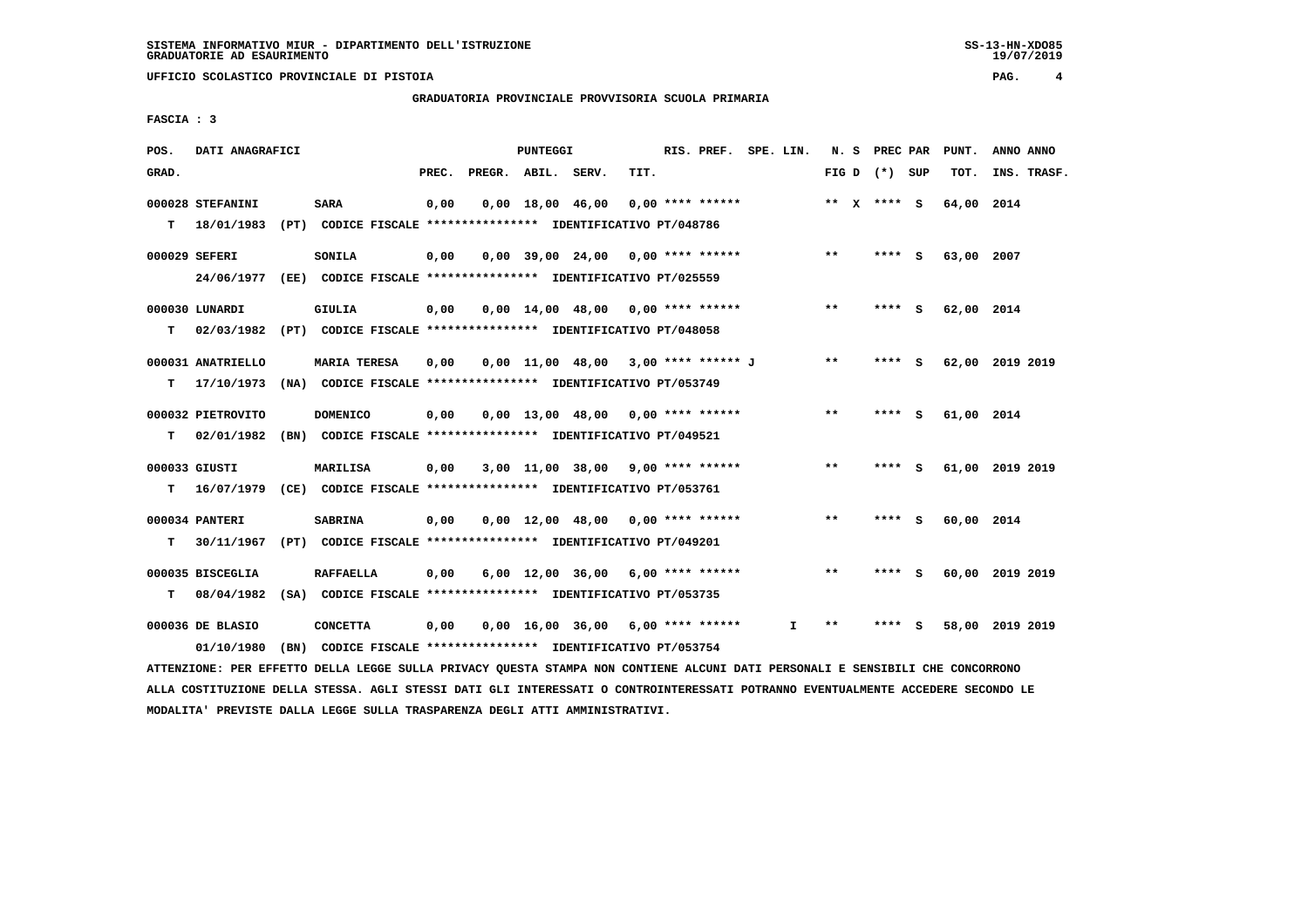**UFFICIO SCOLASTICO PROVINCIALE DI PISTOIA PAG. 5**

 **GRADUATORIA PROVINCIALE PROVVISORIA SCUOLA PRIMARIA**

 **FASCIA : 3**

| POS.         | DATI ANAGRAFICI                                                          |                      |       |                    | PUNTEGGI |                  |                                           | RIS. PREF. SPE. LIN. |    |       | N. S PREC PAR   | PUNT.                  | ANNO ANNO   |
|--------------|--------------------------------------------------------------------------|----------------------|-------|--------------------|----------|------------------|-------------------------------------------|----------------------|----|-------|-----------------|------------------------|-------------|
| GRAD.        |                                                                          |                      | PREC. | PREGR. ABIL. SERV. |          |                  | TIT.                                      |                      |    |       | FIG D $(*)$ SUP | тот.                   | INS. TRASF. |
|              | 000037 COCCHI                                                            | LAURA                | 0,00  |                    |          | 0,00 11,00 46,00 | $0.00$ **** ******                        |                      |    | $***$ | **** S          | 57,00 2014             |             |
| т            | 28/05/1967 (PO) CODICE FISCALE *************** IDENTIFICATIVO PT/049197  |                      |       |                    |          |                  |                                           |                      |    |       |                 |                        |             |
|              | 000038 BARTOLI                                                           | <b>SABRINA</b>       | 0,00  |                    |          |                  | $4,00$ 16,00 36,00 0,00 **** ******       |                      |    | $***$ | **** S          | 56,00 2014             |             |
| T.           | 28/02/1967 (PT) CODICE FISCALE **************** IDENTIFICATIVO PT/049156 |                      |       |                    |          |                  |                                           |                      |    |       |                 |                        |             |
|              | 000039 LEONE                                                             | <b>ANGELA</b>        | 0,00  |                    |          |                  | $3,00$ 13,00 40,00 0,00 **** ******       |                      | I. | $* *$ | **** S          | 56,00 2014             |             |
| т            | 14/04/1982 (PZ) CODICE FISCALE **************** IDENTIFICATIVO PT/050435 |                      |       |                    |          |                  |                                           |                      |    |       |                 |                        |             |
|              | 000040 BENEDETTI                                                         | SILVIA               |       |                    |          |                  | $0,00$ 12,00 11,00 32,00 0,00 **** ****** |                      |    | $***$ | **** S          | 55,00 2014             |             |
| T.           | 28/04/1962 (PT) CODICE FISCALE **************** IDENTIFICATIVO PT/048803 |                      |       |                    |          |                  |                                           |                      |    |       |                 |                        |             |
|              | 000041 COMPAGNONE                                                        | <b>SILVANA</b>       | 0,00  |                    |          |                  | $0,00$ 13,00 42,00 0,00 **** ****** L     |                      |    | $***$ | $***$ S         | 55,00 2014             |             |
| т            | 13/11/1963 (NA) CODICE FISCALE **************** IDENTIFICATIVO PT/047585 |                      |       |                    |          |                  |                                           |                      |    |       |                 |                        |             |
|              | 000042 SANTACATERINA                                                     | <b>AURORAGIUDITT</b> | 0,00  |                    |          |                  | $0.00$ 18.00 36.00 0.00 **** ******       |                      |    |       |                 | ** x **** s 54,00 2014 |             |
| т            | 18/05/1981 (RC) CODICE FISCALE *************** IDENTIFICATIVO PT/050443  |                      |       |                    |          |                  |                                           |                      |    |       |                 |                        |             |
|              | 000043 CIVININI                                                          | <b>TANIA</b>         | 0,00  |                    |          |                  | $0,00$ 15,00 38,00 0,00 **** ******       |                      |    |       | ** $X$ **** S   | 53,00 2014             |             |
| т            | 07/02/1980 (PT) CODICE FISCALE *************** IDENTIFICATIVO PT/050503  |                      |       |                    |          |                  |                                           |                      |    |       |                 |                        |             |
| 000044 ROMEO |                                                                          | <b>ANNALISA</b>      | 0,00  |                    |          |                  | $0.00$ 11.00 42.00 0.00 **** ******       |                      |    | $**$  | **** S          | 53,00 2014             |             |
| T.           | 01/09/1976 (LU) CODICE FISCALE *************** IDENTIFICATIVO PT/048561  |                      |       |                    |          |                  |                                           |                      |    |       |                 |                        |             |
|              | 000045 TERZANI                                                           | <b>ALESSANDRO</b>    | 0,00  |                    |          |                  | $0,00$ 11,00 42,00 0,00 **** ******       |                      |    | $***$ | **** S          | 53,00 2014             |             |
| т            | 19/09/1959 (FI) CODICE FISCALE *************** IDENTIFICATIVO PT/048239  |                      |       |                    |          |                  |                                           |                      |    |       |                 |                        |             |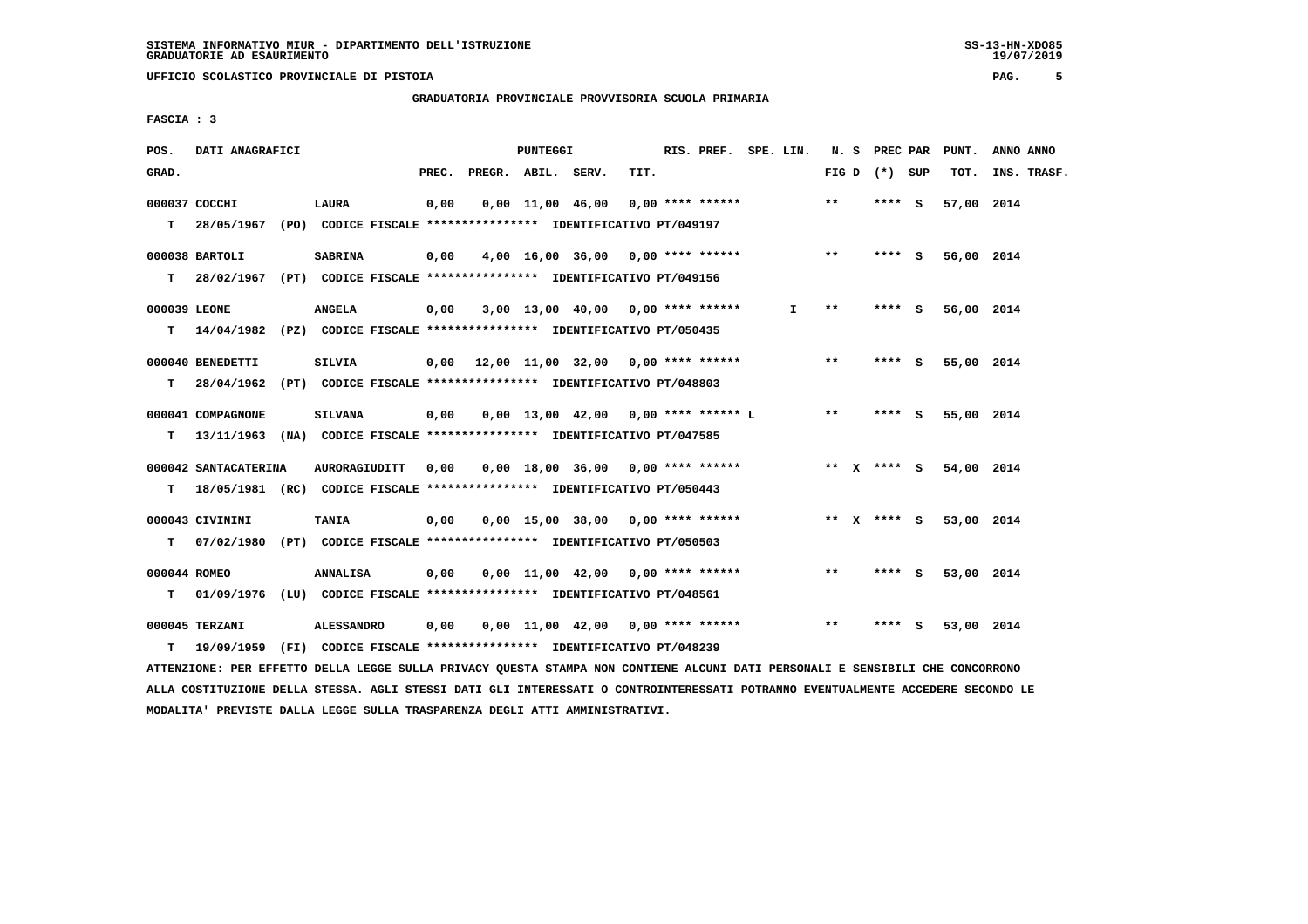**GRADUATORIA PROVINCIALE PROVVISORIA SCUOLA PRIMARIA**

 **FASCIA : 3**

| POS.         | DATI ANAGRAFICI                                                          |                                                                         |       |       | <b>PUNTEGGI</b> |                                      |      | RIS. PREF. SPE. LIN. |  | N. S PREC PAR   |         |     | PUNT.           | ANNO ANNO |             |
|--------------|--------------------------------------------------------------------------|-------------------------------------------------------------------------|-------|-------|-----------------|--------------------------------------|------|----------------------|--|-----------------|---------|-----|-----------------|-----------|-------------|
| GRAD.        |                                                                          |                                                                         | PREC. |       |                 | PREGR. ABIL. SERV.                   | TIT. |                      |  | FIG D $(*)$ SUP |         |     | TOT.            |           | INS. TRASF. |
| 000046 FREDA |                                                                          | <b>ROSAMARIA</b>                                                        | 0,00  |       |                 | $0,00$ 15,00 24,00 13,00 **** ****** |      |                      |  | $**$            | **** S  |     | 52,00 2019 2019 |           |             |
|              |                                                                          | 22/09/1971 (NA) CODICE FISCALE *************** IDENTIFICATIVO PT/053759 |       |       |                 |                                      |      |                      |  |                 |         |     |                 |           |             |
| 000047 TOTI  |                                                                          | <b>TATIANA</b>                                                          | 0,00  |       |                 | 0,00 11,00 40,00 0,00 **** ******    |      |                      |  | $* *$           | **** S  |     | 51,00 2014      |           |             |
| т            | 29/05/1980 (LU) CODICE FISCALE *************** IDENTIFICATIVO PT/048275  |                                                                         |       |       |                 |                                      |      |                      |  |                 |         |     |                 |           |             |
|              | 000048 DESANDO                                                           | <b>CLAUDIA</b>                                                          | 0,00  |       |                 | $0,00$ 11,00 40,00 0,00 **** ******  |      |                      |  | $***$           | **** S  |     | 51,00 2014      |           |             |
| т            | 26/02/1965 (CZ) CODICE FISCALE *************** IDENTIFICATIVO PT/049349  |                                                                         |       |       |                 |                                      |      |                      |  |                 |         |     |                 |           |             |
|              | 000049 DE ROSA                                                           | MARIA                                                                   | 0,00  |       |                 | $3,00$ 18,00 30,00 0,00 **** ******  |      |                      |  | $***$           | **** S  |     | 51,00 2014      |           |             |
| т            | 23/07/1980 (PT) CODICE FISCALE *************** IDENTIFICATIVO PT/047662  |                                                                         |       |       |                 |                                      |      |                      |  |                 |         |     |                 |           |             |
|              | 000050 CAMBIOLO                                                          | <b>AURELIA</b>                                                          | 0,00  |       |                 | $0.00$ 15.00 36.00 0.00 **** ******  |      |                      |  | $***$           | **** S  |     | 51,00 2019 2019 |           |             |
|              |                                                                          | 11/05/1966 (TP) CODICE FISCALE *************** IDENTIFICATIVO PT/053743 |       |       |                 |                                      |      |                      |  |                 |         |     |                 |           |             |
|              | 000051 CARUSO                                                            | <b>DANIELA</b>                                                          | 0,00  |       |                 | $2,00$ 12,00 36,00 0,00 **** ******  |      |                      |  | $***$           | **** S  |     | 50,00 2014      |           |             |
| т            | 09/10/1981 (AV) CODICE FISCALE **************** IDENTIFICATIVO PT/050486 |                                                                         |       |       |                 |                                      |      |                      |  |                 |         |     |                 |           |             |
|              | 000052 GENTILESCA                                                        | <b>BEATRICE</b>                                                         | 0,00  | 12,00 |                 | 0,00 36,00 0,00 **** ******          |      |                      |  | $***$           | $***$ S |     | 48,00 2014      |           |             |
| т            | 20/12/1978 (CO) CODICE FISCALE *************** IDENTIFICATIVO PT/050506  |                                                                         |       |       |                 |                                      |      |                      |  |                 |         |     |                 |           |             |
|              | 000053 D'AGOSTINO                                                        | <b>DANIELA</b>                                                          | 0,00  |       |                 | $0,00$ 12,00 36,00 0,00 **** ******  |      |                      |  | $\star\star$    | **** S  |     | 48,00 2014      |           |             |
| т            | 08/07/1979 (FI) CODICE FISCALE *************** IDENTIFICATIVO PT/049186  |                                                                         |       |       |                 |                                      |      |                      |  |                 |         |     |                 |           |             |
|              | 000054 SCHIPANI                                                          | <b>ROSETTA</b>                                                          | 0,00  |       |                 | $0,00$ 11,00 36,00 0,00 **** ******  |      |                      |  | $* *$           | ****    | - S | 47,00 2014      |           |             |
| т            | 16/09/1980                                                               | (KR) CODICE FISCALE **************** IDENTIFICATIVO PT/050509           |       |       |                 |                                      |      |                      |  |                 |         |     |                 |           |             |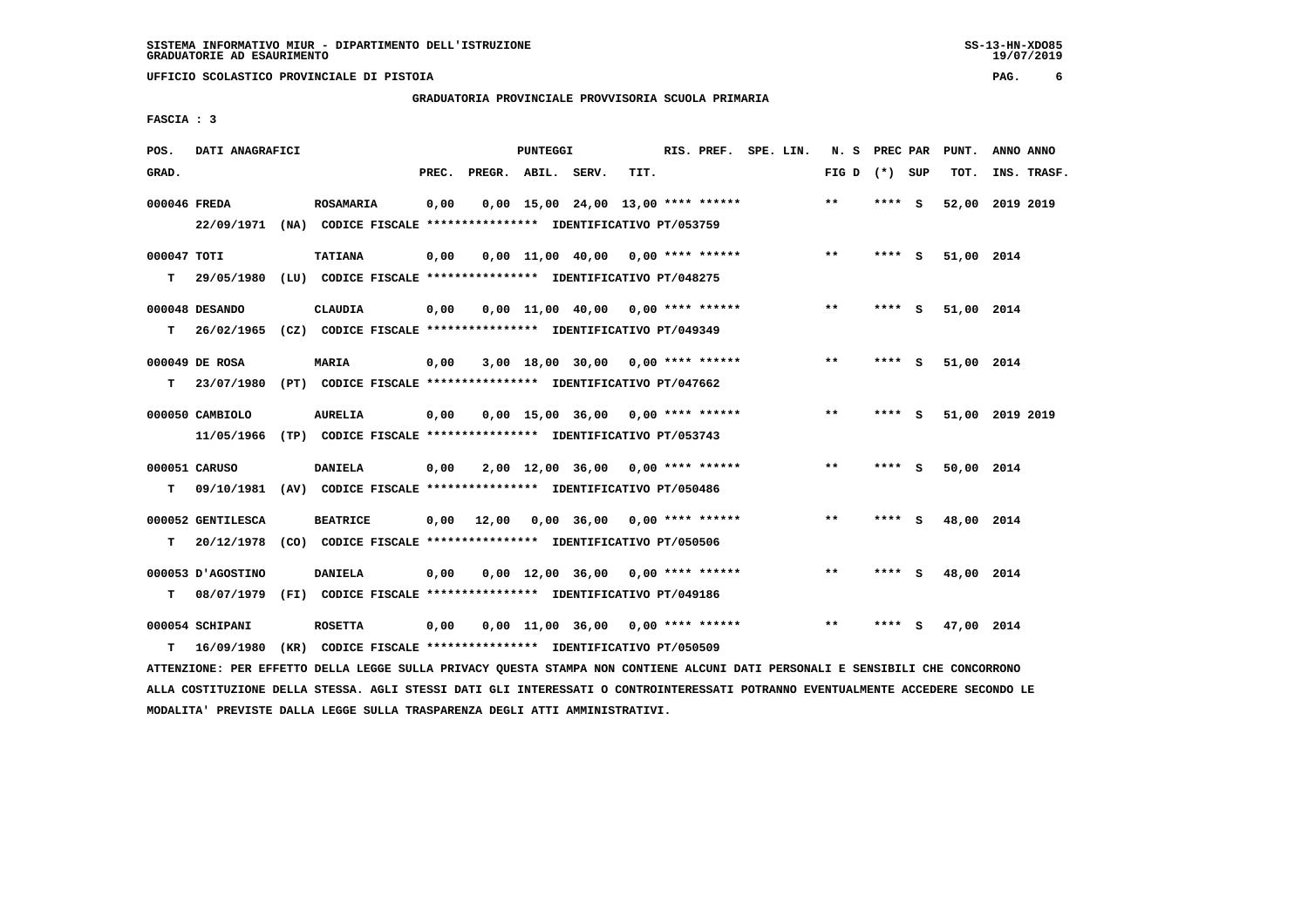**UFFICIO SCOLASTICO PROVINCIALE DI PISTOIA PAG. 7**

 **GRADUATORIA PROVINCIALE PROVVISORIA SCUOLA PRIMARIA**

 **FASCIA : 3**

| POS.  | DATI ANAGRAFICI  |                                                                                                                               |      |                          | PUNTEGGI |                                          |      | RIS. PREF. SPE. LIN. |              |                 |         | N. S PREC PAR PUNT.         | ANNO ANNO       |  |
|-------|------------------|-------------------------------------------------------------------------------------------------------------------------------|------|--------------------------|----------|------------------------------------------|------|----------------------|--------------|-----------------|---------|-----------------------------|-----------------|--|
| GRAD. |                  |                                                                                                                               |      | PREC. PREGR. ABIL. SERV. |          |                                          | TIT. |                      |              | FIG D $(*)$ SUP |         | TOT.                        | INS. TRASF.     |  |
|       | 000055 PAOLETTI  | <b>MARIANNA</b>                                                                                                               | 0,00 |                          |          | $0,00$ 11,00 36,00 0,00 **** ******      |      |                      |              | $***$           | $***$ S | 47,00 2014                  |                 |  |
|       | $T = 24/12/1976$ | (PT) CODICE FISCALE *************** IDENTIFICATIVO PT/048567                                                                  |      |                          |          |                                          |      |                      |              |                 |         |                             |                 |  |
|       | 000056 MALENA    | <b>EMANUELA</b>                                                                                                               | 0,00 |                          |          | $0.00$ 11.00 36.00 0.00 **** ******      |      |                      |              | $***$           | **** S  | 47,00 2014                  |                 |  |
| т     | 09/10/1976       | (PO) CODICE FISCALE *************** IDENTIFICATIVO PT/050351                                                                  |      |                          |          |                                          |      |                      |              |                 |         |                             |                 |  |
|       | 000057 ALIPERTI  | <b>CONCETTA</b>                                                                                                               | 0,00 |                          |          | $3,00$ 11,00 24,00 9,00 **** ******      |      |                      |              |                 |         | ** X **** S 47,00 2019 2019 |                 |  |
|       | $T = 27/03/1980$ | (NA) CODICE FISCALE *************** IDENTIFICATIVO PT/053746                                                                  |      |                          |          |                                          |      |                      |              |                 |         |                             |                 |  |
|       | 000058 GIUGNI    | LARA                                                                                                                          | 0,00 |                          |          | $0,00$ 17,00 24,00 6,00 **** ******      |      |                      | $\mathbf{I}$ | $***$           | $***$ S | 47,00 2019                  |                 |  |
|       |                  | 30/11/1985 (PT) CODICE FISCALE *************** IDENTIFICATIVO PT/025379                                                       |      |                          |          |                                          |      |                      |              |                 |         |                             |                 |  |
|       | 000059 DI MAIO   | MARIA ILIA                                                                                                                    | 0,00 |                          |          | $0,00$ 11,00 35,00 0,00 **** ******      |      |                      |              | $***$           | **** S  | 46,00 2014                  |                 |  |
|       | T 09/06/1976     | (FI) CODICE FISCALE *************** IDENTIFICATIVO PT/049940                                                                  |      |                          |          |                                          |      |                      |              |                 |         |                             |                 |  |
|       | 000060 PANCIOLI  | ALBA                                                                                                                          | 0,00 |                          |          | 3,00 13,00 30,00 0,00 **** ******        |      |                      |              | $* *$           | $***$ S | 46,00 2014                  |                 |  |
| T.    | 22/03/1968       | (PT) CODICE FISCALE *************** IDENTIFICATIVO PT/050466                                                                  |      |                          |          |                                          |      |                      |              |                 |         |                             |                 |  |
|       | 000061 CATERBI   | <b>MARTINA</b>                                                                                                                | 0,00 |                          |          | $0,00$ 12,00 28,00 3,00 **** ******      |      |                      |              | $**$            | **** S  | 43,00 2014                  |                 |  |
| т     | 02/12/1979       | (PT) CODICE FISCALE *************** IDENTIFICATIVO PT/048910                                                                  |      |                          |          |                                          |      |                      |              |                 |         |                             |                 |  |
|       | 000062 IAQUINTA  | <b>CATERINA</b>                                                                                                               |      |                          |          | $0,00$ 12,00 0,00 30,00 0,00 **** ****** |      |                      |              | $***$           | **** S  |                             | 42,00 2019 2019 |  |
|       | $T = 06/09/1983$ | (KR) CODICE FISCALE **************** IDENTIFICATIVO PT/053733                                                                 |      |                          |          |                                          |      |                      |              |                 |         |                             |                 |  |
|       | 000063 BONACCI   | <b>MONICA</b>                                                                                                                 | 0,00 |                          |          | 6,00 11,00 24,00 0,00 **** ******        |      |                      |              | $***$           | **** S  |                             | 41,00 2019 2019 |  |
| т     | 09/11/1976       | (CZ) CODICE FISCALE **************** IDENTIFICATIVO PT/053741                                                                 |      |                          |          |                                          |      |                      |              |                 |         |                             |                 |  |
|       |                  | ATTENZIONE: PER EFFETTO DELLA LEGGE SULLA PRIVACY QUESTA STAMPA NON CONTIENE ALCUNI DATI PERSONALI E SENSIBILI CHE CONCORRONO |      |                          |          |                                          |      |                      |              |                 |         |                             |                 |  |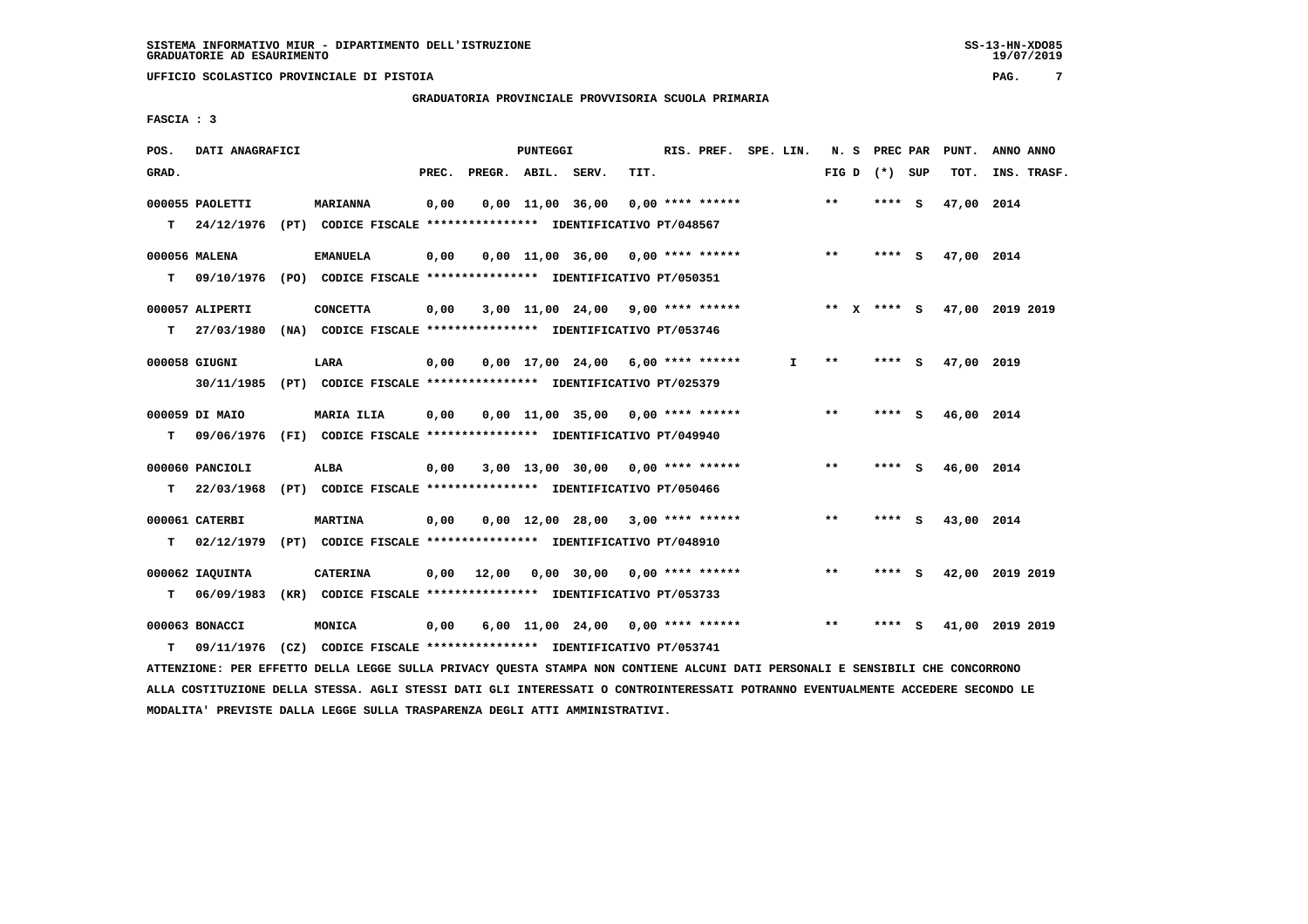**UFFICIO SCOLASTICO PROVINCIALE DI PISTOIA PAG. 8**

 **GRADUATORIA PROVINCIALE PROVVISORIA SCUOLA PRIMARIA**

 **FASCIA : 3**

| POS.        | DATI ANAGRAFICI  |                                                                                                                               |       |                    | PUNTEGGI |                                           |      | RIS. PREF. SPE. LIN. |              |       |                 | N. S PREC PAR PUNT. | ANNO ANNO                   |
|-------------|------------------|-------------------------------------------------------------------------------------------------------------------------------|-------|--------------------|----------|-------------------------------------------|------|----------------------|--------------|-------|-----------------|---------------------|-----------------------------|
| GRAD.       |                  |                                                                                                                               | PREC. | PREGR. ABIL. SERV. |          |                                           | TIT. |                      |              |       | FIG D $(*)$ SUP | тот.                | INS. TRASF.                 |
|             | 000064 FINOCCHI  | <b>SUSANNA</b>                                                                                                                | 0,00  |                    |          | $0,00$ 11,00 28,00 0,00 **** ******       |      |                      |              | $* *$ | **** S          | 39,00 2014          |                             |
|             |                  | T 08/01/1964 (PT) CODICE FISCALE *************** IDENTIFICATIVO PT/050505                                                     |       |                    |          |                                           |      |                      |              |       |                 |                     |                             |
|             | 000065 CAPORALE  | LAURA                                                                                                                         | 0,00  |                    |          | $0,00$ 14,00 24,00 0,00 **** ******       |      |                      |              | $***$ | **** S          |                     | 38,00 2019 2019             |
| т           |                  | 25/12/1974 (NA) CODICE FISCALE **************** IDENTIFICATIVO PT/053745                                                      |       |                    |          |                                           |      |                      |              |       |                 |                     |                             |
|             | 000066 CHECCHI   |                                                                                                                               | 0,00  |                    |          |                                           |      |                      |              |       | ** x **** S     | 35,00 2014          |                             |
|             |                  | <b>ROBERTA</b><br>T 28/03/1963 (PT) CODICE FISCALE *************** IDENTIFICATIVO PT/048274                                   |       |                    |          | $0,00$ 11,00 24,00 0,00 **** ******       |      |                      |              |       |                 |                     |                             |
|             |                  |                                                                                                                               |       |                    |          |                                           |      |                      |              |       |                 |                     |                             |
|             | 000067 SALZANO   | VIRGINIA                                                                                                                      | 0,00  |                    |          | $2,00$ 14,00 12,00 0,00 **** ******       |      |                      |              | $**$  | **** S          | 28,00 2014          |                             |
|             |                  | T 15/07/1982 (PT) CODICE FISCALE *************** IDENTIFICATIVO PT/048968                                                     |       |                    |          |                                           |      |                      |              |       |                 |                     |                             |
|             | 000068 BIONDI    | VALENTINA                                                                                                                     | 0,00  |                    |          | $1,00$ $14,00$ $12,00$ $0,00$ **** ****** |      |                      |              |       | ** $X$ **** S   | 27,00 2014          |                             |
|             | $T = 19/10/1980$ | (FI) CODICE FISCALE *************** IDENTIFICATIVO PT/049948                                                                  |       |                    |          |                                           |      |                      |              |       |                 |                     |                             |
|             | 000069 MELONI    | <b>FRANCESCA</b>                                                                                                              | 0,00  |                    |          | $0,00$ 13,00 12,00 0,00 **** ******       |      |                      |              | $**$  | **** S          | 25,00 2014          |                             |
| т           |                  | 08/12/1962 (VT) CODICE FISCALE **************** IDENTIFICATIVO PT/051050                                                      |       |                    |          |                                           |      |                      |              |       |                 |                     |                             |
|             | 000070 PILATO    | <b>CECILIA</b>                                                                                                                |       |                    |          |                                           |      |                      | $\mathbf{I}$ |       | ** X **** S     |                     |                             |
|             | 03/07/1970       | (RC) CODICE FISCALE **************** IDENTIFICATIVO PT/053738                                                                 | 0,00  |                    |          | $9,00$ 16,00 0,00 0,00 **** ******        |      |                      |              |       |                 |                     | 25,00 2019 2019             |
|             |                  |                                                                                                                               |       |                    |          |                                           |      |                      |              |       |                 |                     |                             |
|             | 000071 CAMMILLI  | <b>MARTINA</b>                                                                                                                | 0,00  |                    |          | 6,00 18,00 0,00 0,00 **** ******          |      |                      | $\mathbf{I}$ |       |                 |                     | ** X **** S 24,00 2019 2019 |
| т           |                  | 17/10/1979 (PT) CODICE FISCALE **************** IDENTIFICATIVO PT/053744                                                      |       |                    |          |                                           |      |                      |              |       |                 |                     |                             |
| 000072 PAPA |                  | <b>GIOVANNA</b>                                                                                                               | 0,00  |                    |          | $0,00$ 11,00 12,00 0,00 **** ******       |      |                      |              | $***$ | $***$ S         |                     | 23,00 2019 2019             |
| т           |                  | 17/05/1974 (CE) CODICE FISCALE **************** IDENTIFICATIVO PT/053719                                                      |       |                    |          |                                           |      |                      |              |       |                 |                     |                             |
|             |                  | ATTENZIONE: PER EFFETTO DELLA LEGGE SULLA PRIVACY QUESTA STAMPA NON CONTIENE ALCUNI DATI PERSONALI E SENSIBILI CHE CONCORRONO |       |                    |          |                                           |      |                      |              |       |                 |                     |                             |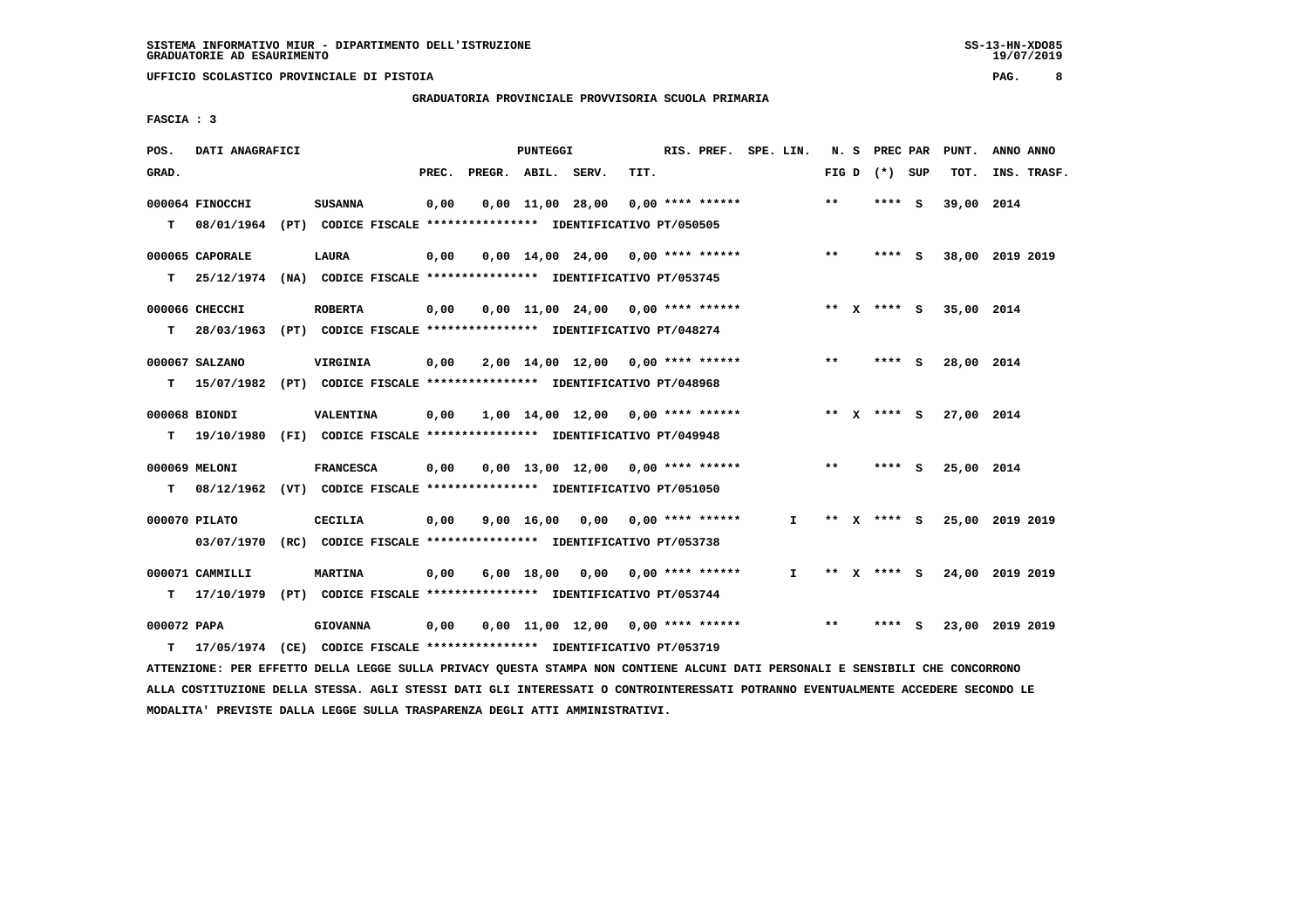**UFFICIO SCOLASTICO PROVINCIALE DI PISTOIA PAG. 9**

 **GRADUATORIA PROVINCIALE PROVVISORIA SCUOLA PRIMARIA**

 **FASCIA : 3**

| POS.        | DATI ANAGRAFICI                                                          |                 |       |              | PUNTEGGI           |                                                               |      | RIS. PREF. SPE. LIN.      |  |       | N. S PREC PAR   |     | PUNT.           | ANNO ANNO |             |
|-------------|--------------------------------------------------------------------------|-----------------|-------|--------------|--------------------|---------------------------------------------------------------|------|---------------------------|--|-------|-----------------|-----|-----------------|-----------|-------------|
| GRAD.       |                                                                          |                 | PREC. |              |                    | PREGR. ABIL. SERV.                                            | TIT. |                           |  |       | FIG D $(*)$ SUP |     | TOT.            |           | INS. TRASF. |
|             | 000073 TASCHINI                                                          | <b>STEFANIA</b> | 0,00  | 11,00 11,00  |                    | 0,00                                                          |      | $0.00$ **** ******        |  |       | ** $X$ **** S   |     | 22,00 2014      |           |             |
| т           | 07/11/1972 (FI) CODICE FISCALE **************** IDENTIFICATIVO PT/048895 |                 |       |              |                    |                                                               |      |                           |  |       |                 |     |                 |           |             |
|             | 000074 CESARANO                                                          | <b>EUTALIA</b>  | 0,00  |              |                    | $6,00$ 13,00 0,00 0,00 **** ******                            |      |                           |  | $***$ | $***$ S         |     | 19,00 2019 2019 |           |             |
| T.          | 10/01/1963                                                               |                 |       |              |                    | (NA) CODICE FISCALE **************** IDENTIFICATIVO PT/053750 |      |                           |  |       |                 |     |                 |           |             |
|             | 000075 CORCETTO                                                          | <b>NADIA</b>    | 0,00  |              |                    | $6,00$ 12,00 0,00 0,00 **** ******                            |      |                           |  | $***$ | **** S          |     | 18,00 2014      |           |             |
| T.          | 10/04/1981 (PT) CODICE FISCALE *************** IDENTIFICATIVO PT/049642  |                 |       |              |                    |                                                               |      |                           |  |       |                 |     |                 |           |             |
|             | 000076 NATALINI                                                          | ANNA            | 0,00  |              | $0.00 \quad 12.00$ |                                                               |      | $0,00$ 6,00 **** ******   |  | $***$ | **** S          |     | 18,00 2014      |           |             |
| т           | 27/11/1967 (LI) CODICE FISCALE *************** IDENTIFICATIVO PT/050494  |                 |       |              |                    |                                                               |      |                           |  |       |                 |     |                 |           |             |
|             | 000077 BRUNI                                                             | GIULIA          | 0,00  |              |                    | $0.00$ 17,00 0.00 0.00 **** ******                            |      |                           |  | $***$ | **** S          |     | 17,00 2014      |           |             |
| т           | 16/11/1981 (PT) CODICE FISCALE *************** IDENTIFICATIVO PT/048182  |                 |       |              |                    |                                                               |      |                           |  |       |                 |     |                 |           |             |
|             |                                                                          |                 |       |              |                    |                                                               |      |                           |  |       |                 |     |                 |           |             |
|             | 000078 MOROTTI                                                           | MARGHERITA      | 0,00  |              |                    | $6,00$ 11,00 0,00 0,00 **** ******                            |      |                           |  | $***$ | ****            | - S | 17,00 2019 2019 |           |             |
| т           | 13/05/1983 (LU) CODICE FISCALE **************** IDENTIFICATIVO PT/053727 |                 |       |              |                    |                                                               |      |                           |  |       |                 |     |                 |           |             |
|             | 000079 SAVOINI                                                           | <b>GIACOMO</b>  | 0,00  |              | $0,00 \quad 16,00$ |                                                               |      | $0.00$ $0.00$ **** ****** |  | **    | **** S          |     | 16,00 2014      |           |             |
| т           | 02/12/1983 (GR) CODICE FISCALE *************** IDENTIFICATIVO PT/050462  |                 |       |              |                    |                                                               |      |                           |  |       |                 |     |                 |           |             |
|             | 000080 SCHIPANI                                                          | <b>FIORELLA</b> | 0,00  |              | 0,00 16,00         |                                                               |      | $0,00$ $0,00$ **** ****** |  | $* *$ | **** S          |     | 16,00 2014      |           |             |
| T.          | 13/04/1977 (KR) CODICE FISCALE *************** IDENTIFICATIVO PT/050490  |                 |       |              |                    |                                                               |      |                           |  |       |                 |     |                 |           |             |
| 000081 GORI |                                                                          | <b>SIMONA</b>   |       | $0,00$ 16,00 | 0,00               |                                                               |      | $0,00$ $0,00$ **** ****** |  | $* *$ | **** S          |     | 16,00 2014      |           |             |
| T.          | 20/06/1970 (FI) CODICE FISCALE *************** IDENTIFICATIVO PT/048575  |                 |       |              |                    |                                                               |      |                           |  |       |                 |     |                 |           |             |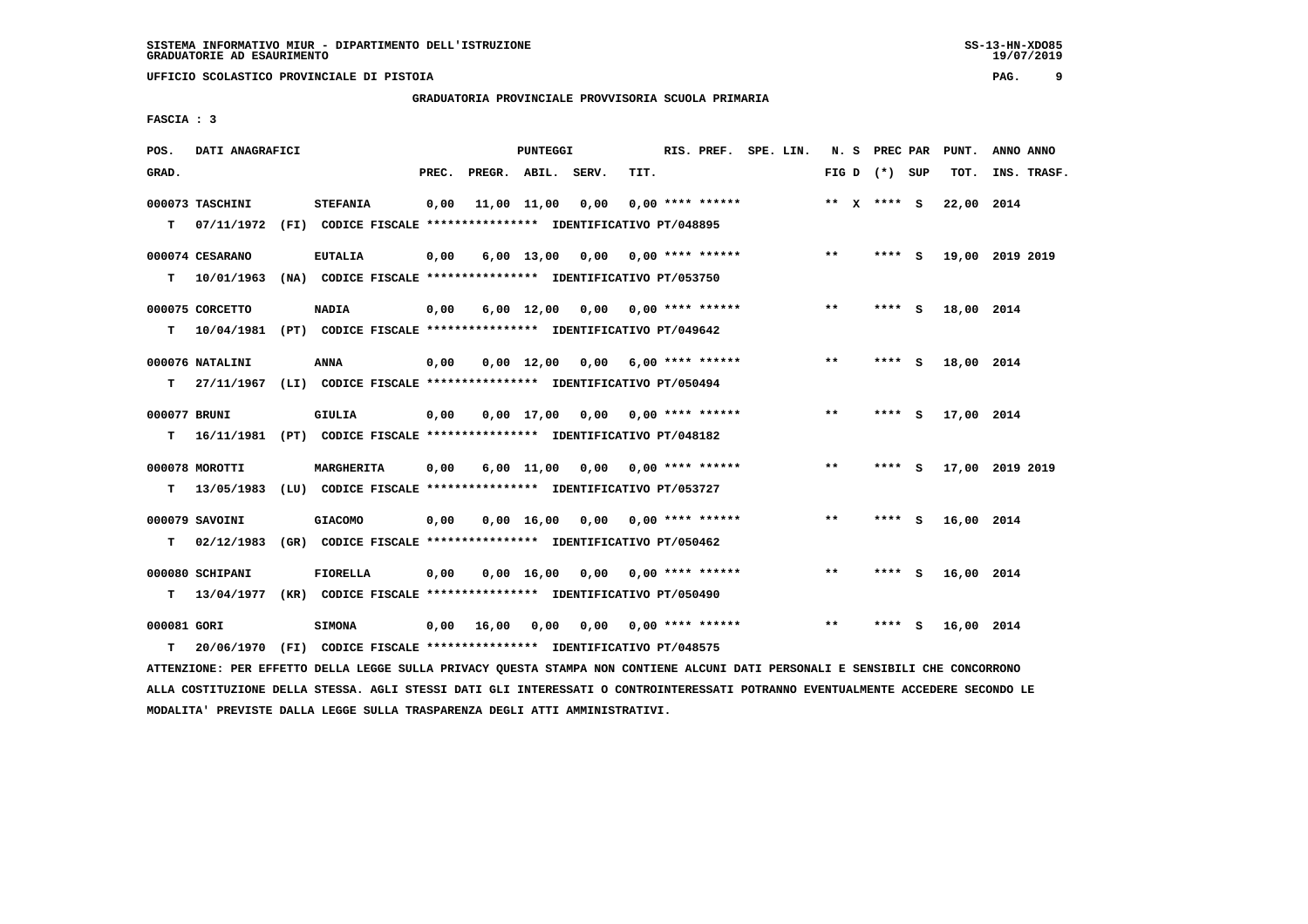**UFFICIO SCOLASTICO PROVINCIALE DI PISTOIA PAG. 10**

 **GRADUATORIA PROVINCIALE PROVVISORIA SCUOLA PRIMARIA**

 **FASCIA : 3**

| POS.        | DATI ANAGRAFICI    |                                                                           |       |                    | <b>PUNTEGGI</b> |                                                                    |      | RIS. PREF. SPE. LIN. |  |       | N. S PREC PAR   |     | PUNT.      | ANNO ANNO       |
|-------------|--------------------|---------------------------------------------------------------------------|-------|--------------------|-----------------|--------------------------------------------------------------------|------|----------------------|--|-------|-----------------|-----|------------|-----------------|
| GRAD.       |                    |                                                                           | PREC. | PREGR. ABIL. SERV. |                 |                                                                    | TIT. |                      |  |       | FIG D $(*)$ SUP |     | TOT.       | INS. TRASF.     |
|             | 000082 URSINO      | VALENTINA                                                                 | 0,00  | 15,00              | 0,00            | 0,00                                                               |      | $0.00$ **** ******   |  | $* *$ | ****            |     | 15,00 2014 |                 |
|             |                    | T 24/09/1982 (PT) CODICE FISCALE *************** IDENTIFICATIVO PT/047607 |       |                    |                 |                                                                    |      |                      |  |       |                 |     |            |                 |
|             | 000083 DI MAIO     | <b>ANGELA</b>                                                             | 0,00  |                    |                 | $0,00$ 15,00 0,00 0,00 **** ******                                 |      |                      |  | $***$ | $***$ S         |     | 15,00 2014 |                 |
| T.          |                    | 28/03/1979 (FI) CODICE FISCALE *************** IDENTIFICATIVO PT/048783   |       |                    |                 |                                                                    |      |                      |  |       |                 |     |            |                 |
|             | 000084 GUZZIO      | <b>ROSA MARIA</b>                                                         | 0,00  |                    |                 | $0,00$ 12,00 0,00 3,00 **** ******                                 |      |                      |  | $***$ | $***$ S         |     |            | 15,00 2019 2019 |
|             |                    | 23/01/1966 (CT) CODICE FISCALE *************** IDENTIFICATIVO PT/053762   |       |                    |                 |                                                                    |      |                      |  |       |                 |     |            |                 |
|             | 000085 FIORINI     | <b>SILVIA</b>                                                             | 0,00  |                    |                 | $0.00$ 14.00 0.00 0.00 **** ******                                 |      |                      |  |       | ** x **** s     |     | 14,00 2014 |                 |
| т           |                    | 22/08/1967 (FI) CODICE FISCALE **************** IDENTIFICATIVO PT/048282  |       |                    |                 |                                                                    |      |                      |  |       |                 |     |            |                 |
|             | 000086 MORESCHI    | <b>BARBARA</b>                                                            | 0,00  |                    |                 | $0.00 \quad 14.00 \quad 0.00 \quad 0.00 \quad *** \quad *** \quad$ |      |                      |  | $* *$ | **** S          |     | 14,00 2014 |                 |
| т           | 07/07/1982         | (PT) CODICE FISCALE **************** IDENTIFICATIVO PT/049154             |       |                    |                 |                                                                    |      |                      |  |       |                 |     |            |                 |
| 000087 BANI |                    | <b>ANTONELLA</b>                                                          | 0,00  |                    |                 | $0.00 \quad 14.00 \quad 0.00 \quad 0.00 \quad *** \quad ***$       |      |                      |  | **    | **** S          |     | 14,00 2014 |                 |
| T.          |                    | 10/04/1965 (PT) CODICE FISCALE **************** IDENTIFICATIVO PT/051200  |       |                    |                 |                                                                    |      |                      |  |       |                 |     |            |                 |
|             | 000088 IOZZELLI    | <b>SARA</b>                                                               | 0,00  |                    |                 | $0,00$ 13,00 0,00 0,00 **** ******                                 |      |                      |  | $**$  | $***$ S         |     | 13,00 2014 |                 |
| т           | 22/07/1975         | (PT) CODICE FISCALE **************** IDENTIFICATIVO PT/048831             |       |                    |                 |                                                                    |      |                      |  |       |                 |     |            |                 |
|             | 000089 AZZARELLO   | <b>ELENA</b>                                                              | 0,00  |                    |                 | $0,00$ 13,00 0,00 0,00 **** ******                                 |      |                      |  | $* *$ | **** S          |     | 13,00 2014 |                 |
| т           |                    | 10/10/1981 (PT) CODICE FISCALE **************** IDENTIFICATIVO PT/047736  |       |                    |                 |                                                                    |      |                      |  |       |                 |     |            |                 |
|             | 000090 MALTAGLIATI | MICHELA                                                                   | 0,00  |                    |                 | $0,00$ 13,00 0,00 0,00 **** ******                                 |      |                      |  | $* *$ | ****            | - 5 | 13,00 2014 |                 |
| т           |                    | 26/06/1970 (PT) CODICE FISCALE **************** IDENTIFICATIVO PT/048421  |       |                    |                 |                                                                    |      |                      |  |       |                 |     |            |                 |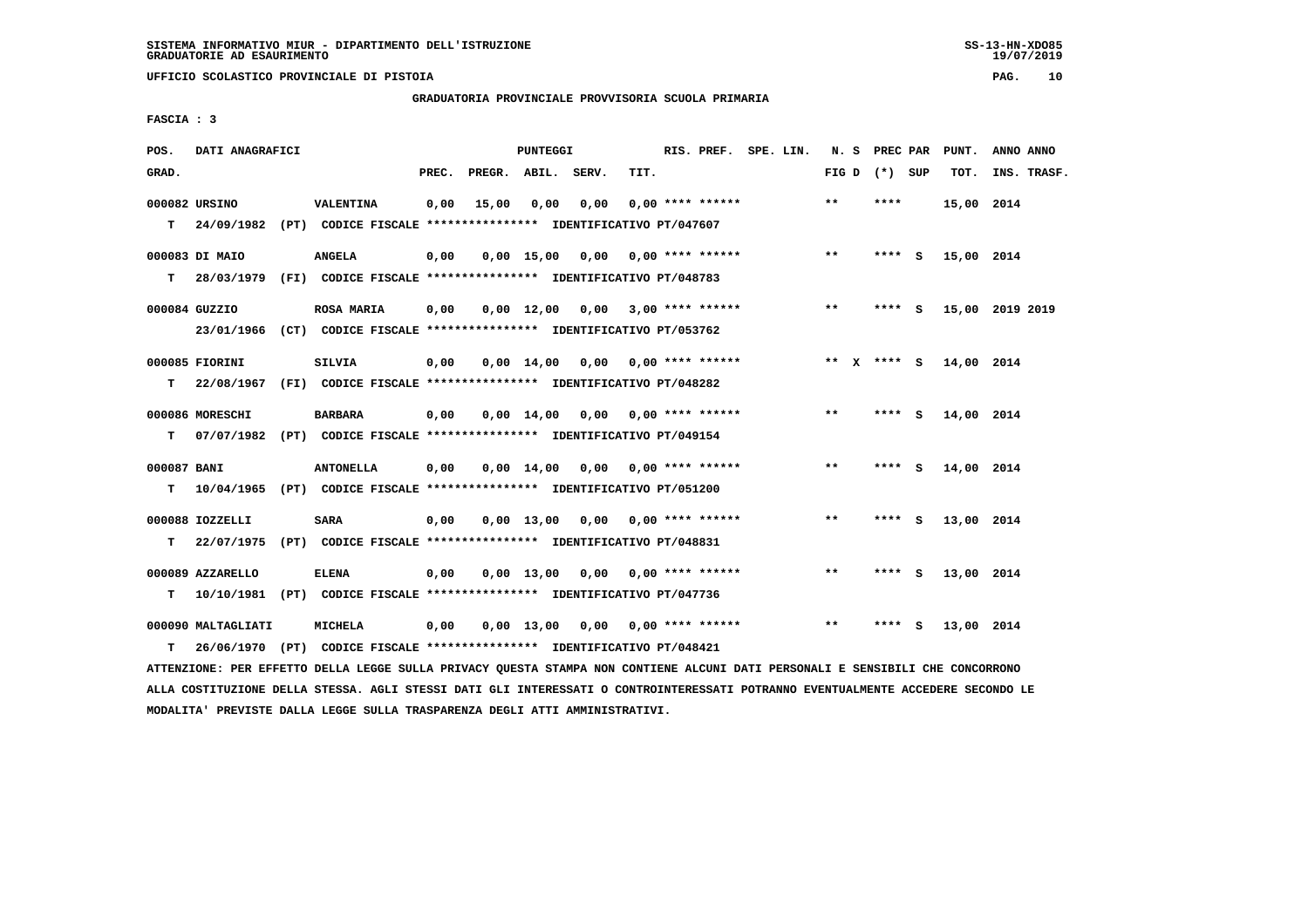**UFFICIO SCOLASTICO PROVINCIALE DI PISTOIA PAG. 11**

 **GRADUATORIA PROVINCIALE PROVVISORIA SCUOLA PRIMARIA**

 **FASCIA : 3**

| POS.              | DATI ANAGRAFICI                                                                              |                                                                                           |       |                    | <b>PUNTEGGI</b> |                                    |      | RIS. PREF. SPE. LIN.      |  |                 | N. S PREC PAR | PUNT.      | ANNO ANNO       |
|-------------------|----------------------------------------------------------------------------------------------|-------------------------------------------------------------------------------------------|-------|--------------------|-----------------|------------------------------------|------|---------------------------|--|-----------------|---------------|------------|-----------------|
| GRAD.             |                                                                                              |                                                                                           | PREC. | PREGR. ABIL. SERV. |                 |                                    | TIT. |                           |  | FIG D $(*)$ SUP |               | TOT.       | INS. TRASF.     |
| т                 | 000091 PISCIOTTA<br>05/05/1975                                                               | <b>GENOVEFFA</b><br>(NA) CODICE FISCALE **************** IDENTIFICATIVO PT/049715         | 0,00  |                    | $0,00$ 13,00    | 0,00                               |      | $0.00$ **** ******        |  | $* *$           | **** $S$      | 13,00 2014 |                 |
| т                 | 000092 PIERACCI<br>17/08/1982 (PT) CODICE FISCALE *************** IDENTIFICATIVO PT/047641   | <b>SAMUELA</b>                                                                            | 0,00  |                    |                 | $0,00$ 13,00 0,00 0,00 **** ****** |      |                           |  | $* *$           | $***$ S       | 13,00 2014 |                 |
| т                 | 000093 CALANDRA CHECCO LOREDANA                                                              | 23/11/1982 (EE) CODICE FISCALE **************** IDENTIFICATIVO PT/053742                  | 0,00  |                    |                 | $0.00$ 13,00 0.00 0.00 **** ****** |      |                           |  | $* *$           | **** S        |            | 13,00 2019 2019 |
| 000094 MACIS<br>т | 01/09/1967 (CA) CODICE FISCALE *************** IDENTIFICATIVO PT/048615                      | <b>GIOVANNA</b>                                                                           | 0,00  |                    | $0.00$ 12.00    |                                    |      | $0.00$ $0.00$ **** ****** |  | ** $X$ **** S   |               | 12,00 2014 |                 |
| т                 | 000095 STIGNANI<br>01/10/1980                                                                | LINDA<br>(PT) CODICE FISCALE *************** IDENTIFICATIVO PT/048271                     | 0,00  |                    |                 | $0,00$ 12,00 0,00 0,00 **** ****** |      |                           |  | $***$           | **** S        | 12,00 2014 |                 |
| T.                | 000096 FERRETTI<br>23/06/1981                                                                | <b>BENEDETTA</b><br>(PT) CODICE FISCALE **************** IDENTIFICATIVO PT/048744         | 0,00  |                    |                 | 0,00 12,00 0,00                    |      | $0.00$ **** ******        |  | ** $X$ ****     |               | 12,00 2014 |                 |
| т                 | 000097 BRUNETTI<br>28/09/1980                                                                | <b>ARIANNA</b><br>(PT) CODICE FISCALE **************** IDENTIFICATIVO PT/047627           | 0,00  |                    |                 | $0,00$ 12,00 0,00 0,00 **** ****** |      |                           |  | $* *$           | **** S        | 12,00 2014 |                 |
| т                 | 000098 RITONDALE<br>24/04/1979 (CS) CODICE FISCALE **************** IDENTIFICATIVO PT/048776 | MARIANGELA                                                                                | 0,00  |                    |                 | $0.00$ 12.00 0.00 0.00 **** ****** |      |                           |  | ** X **** S     |               | 12,00 2014 |                 |
| т                 | 000099 MARAGIOGLIO                                                                           | <b>ROSALBA</b><br>05/06/1970 (TP) CODICE FISCALE *************** IDENTIFICATIVO PT/050448 |       | $0,00$ 12,00       | 0,00            |                                    |      | $0,00$ $0,00$ **** ****** |  | $* *$           | **** S        | 12,00 2014 |                 |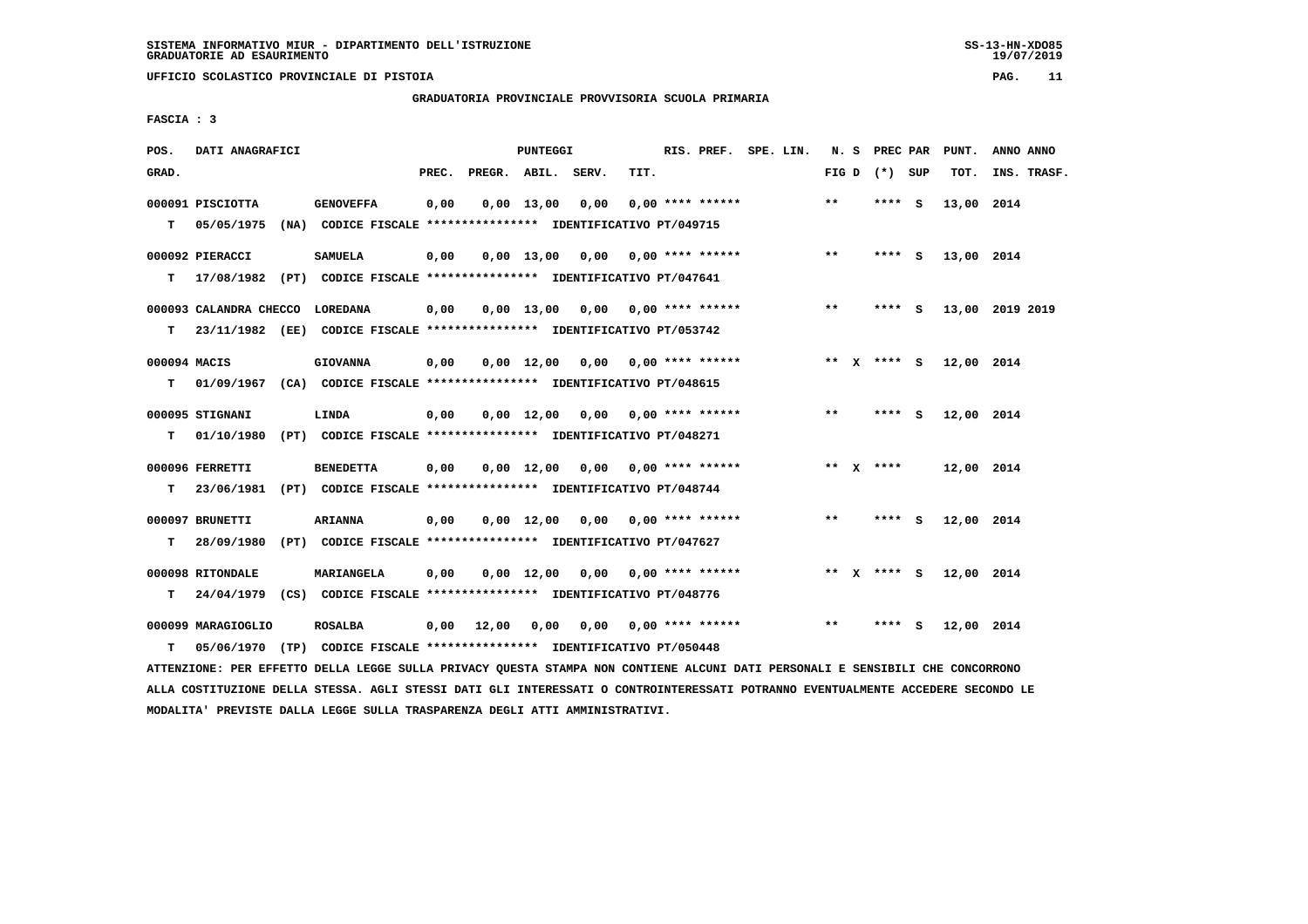**UFFICIO SCOLASTICO PROVINCIALE DI PISTOIA PAG. 12**

 **GRADUATORIA PROVINCIALE PROVVISORIA SCUOLA PRIMARIA**

 **FASCIA : 3**

| POS.        | DATI ANAGRAFICI  |                                                                                                                               |       |                       | <b>PUNTEGGI</b> |                                    |                         |                    | RIS. PREF. SPE. LIN.      |                   | N. S PREC PAR | PUNT.      | ANNO ANNO   |
|-------------|------------------|-------------------------------------------------------------------------------------------------------------------------------|-------|-----------------------|-----------------|------------------------------------|-------------------------|--------------------|---------------------------|-------------------|---------------|------------|-------------|
| GRAD.       |                  |                                                                                                                               | PREC. | PREGR. ABIL. SERV.    |                 |                                    | TIT.                    |                    |                           | FIG $D$ $(*)$ SUP |               | тот.       | INS. TRASF. |
|             | 000100 LANDINI   | <b>ELISA</b>                                                                                                                  | 0,00  | 12,00                 | 0,00            | 0,00                               |                         | $0.00$ **** ****** |                           | $* *$             | **** S        | 12,00 2014 |             |
|             |                  | T 21/09/1983 (PT) CODICE FISCALE *************** IDENTIFICATIVO PT/048997                                                     |       |                       |                 |                                    |                         |                    |                           |                   |               |            |             |
|             | 000101 MECONI    | MARIA ZITA                                                                                                                    |       | $0,00$ $12,00$ $0,00$ |                 |                                    | $0,00$ 0,00 **** ****** |                    |                           | ** $X$ ****       |               | 12,00 2014 |             |
|             |                  | T 29/04/1982 (LU) CODICE FISCALE **************** IDENTIFICATIVO PT/048147                                                    |       |                       |                 |                                    |                         |                    |                           |                   |               |            |             |
|             | 000102 SPAGNOLO  | <b>STEFANIA</b>                                                                                                               |       | $0,00$ $12,00$ $0,00$ |                 |                                    |                         |                    |                           | $***$             | $***$ S       | 12,00 2014 |             |
|             |                  | T 26/05/1975 (TA) CODICE FISCALE *************** IDENTIFICATIVO PT/049149                                                     |       |                       |                 |                                    |                         |                    |                           |                   |               |            |             |
|             |                  |                                                                                                                               |       |                       |                 |                                    |                         |                    |                           | $***$             |               |            |             |
| 000103 TELA |                  | <b>ILARIA</b><br>T 12/07/1978 (PT) CODICE FISCALE *************** IDENTIFICATIVO PT/049581                                    | 0,00  |                       |                 | $0,00$ 11,00 0,00 0,00 **** ****** |                         |                    |                           |                   | $***$ S       | 11,00 2014 |             |
|             |                  |                                                                                                                               |       |                       |                 |                                    |                         |                    |                           |                   |               |            |             |
|             | 000104 LO PRESTI | <b>ELENA</b>                                                                                                                  | 0,00  |                       |                 | $0,00$ 11,00 0,00 0,00 **** ****** |                         |                    |                           | $***$             | **** S        | 11,00 2014 |             |
|             |                  | T 24/05/1974 (FI) CODICE FISCALE *************** IDENTIFICATIVO PT/048119                                                     |       |                       |                 |                                    |                         |                    |                           |                   |               |            |             |
|             | 000105 FIORENZA  | MONICA                                                                                                                        | 0,00  |                       |                 | $0,00$ 11,00 0,00 0,00 **** ****** |                         |                    |                           | $***$             | **** S        | 11,00 2014 |             |
| T.          |                  | 07/05/1974 (PT) CODICE FISCALE **************** IDENTIFICATIVO PT/047789                                                      |       |                       |                 |                                    |                         |                    |                           |                   |               |            |             |
|             | 000106 VALERIANO | <b>MARIA</b>                                                                                                                  | 0,00  |                       |                 | $0,00$ 11,00 0,00 0,00 **** ****** |                         |                    |                           | $***$             | **** S        | 11,00 2014 |             |
| т           |                  | 06/11/1973 (CZ) CODICE FISCALE *************** IDENTIFICATIVO PT/049271                                                       |       |                       |                 |                                    |                         |                    |                           |                   |               |            |             |
|             | 000107 MASSARO   | <b>ROSA</b>                                                                                                                   | 0,00  |                       |                 | $0,00$ 11,00 0,00 0,00 **** ****** |                         |                    |                           | $* *$             | $***$ S       | 11,00 2014 |             |
|             |                  | T 18/11/1955 (BN) CODICE FISCALE **************** IDENTIFICATIVO PT/047880                                                    |       |                       |                 |                                    |                         |                    |                           |                   |               |            |             |
|             | 000108 GUIDI     | <b>ELISABETTA</b>                                                                                                             | 0,00  | 11,00 0,00            |                 |                                    |                         |                    | $0.00$ $0.00$ **** ****** | $* *$             | **** S        | 11,00 2014 |             |
| T.          |                  | 09/07/1979 (VT) CODICE FISCALE *************** IDENTIFICATIVO PT/050484                                                       |       |                       |                 |                                    |                         |                    |                           |                   |               |            |             |
|             |                  | ATTENZIONE: PER EFFETTO DELLA LEGGE SULLA PRIVACY QUESTA STAMPA NON CONTIENE ALCUNI DATI PERSONALI E SENSIBILI CHE CONCORRONO |       |                       |                 |                                    |                         |                    |                           |                   |               |            |             |